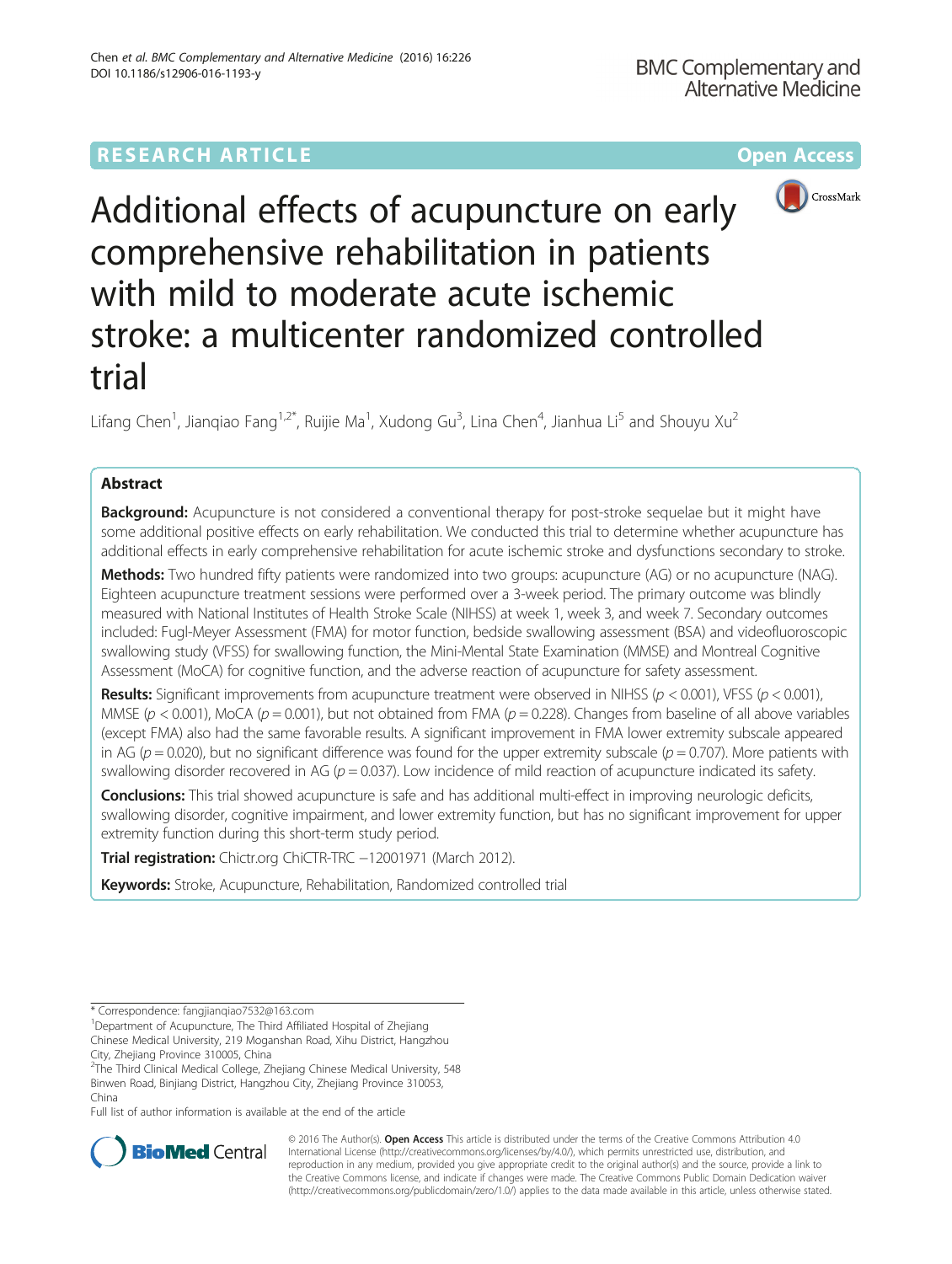## Background

In China, there are over seven million stroke survivors (65 % ischemic stroke), only 1.3 % or fewer received IV rt-PA in the effective time window [\[1](#page-8-0), [2\]](#page-8-0). Stroke patients who receive early comprehensive rehabilitation in a stroke unit are more likely to be alive, independent and have better functional outcomes [[3](#page-8-0)]. Acupuncture (includes electroacupuncture and scalp acupuncture) is well accepted in China for poststroke rehabilitation as part of their comprehensive rehabilitation strategies.

To date the question about whether acupuncture should be used as a routine treatment for stroke and stroke-related dysfunctions is a hot and controversial topic. Some studies showed positive but limited effectiveness of acupuncture as an adjunct treatment to the conventional rehabilitation [\[4](#page-8-0)–[6\]](#page-8-0). On the other hand, some research showed acupuncture had no beneficial effect for functional recovery, activities of daily living (ADL) and health-related quality of life (QOL) after stroke [\[7](#page-8-0)–[9\]](#page-8-0). The potential additional positive effects of acupuncture for stroke should be confirmed by further high-quality clinical studies with greater statistical power [\[10](#page-8-0)–[14](#page-8-0)]. We conducted a multicenter randomized controlled trial to demonstrate whether acupuncture could additionally improve neurological deficit (main aim), motor function, swallowing disorder, and cognitive impairment (secondary aims) during the acute ischemic stroke with a multi-effect.

### **Methods**

#### Subjects

#### Inclusion criteria

Patients between 35–80 years of age hospitalized with acute ischemic stroke and hemiplegia were included. Patients with onset of stroke between two to seven days beforehand, the NIHSS score between 5 and 14, and displaying clear consciousness and stable vital signs were only included if it was their first incidence of stroke. We excluded severe stroke (the NIHSS score between 15 and 24) after the trial commencement, because the severe stroke patients need more frequently skilled care, which may be beyond our treatment program.

## Exclusion criteria

Excluded from the study were patients who suffered from serious heart, liver, and kidney-related diseases, or blood coagulation dysfunction, and patients unable to complete the MMSE test or bedside swallowing assessment (BSA). Congenital disabilities were also excluded. Patients who suffered POCI (Posterior Circulation Infarcts) in OCSP (Oxfordshire Community Stroke Project) classification, or received thrombolytic therapy or who participated in other clinical trials within previous three months, and women who were pregnant or breastfeeding were also excluded from this study.

### Randomization and blinding

Consecutive patients were randomly assigned to standard rehabilitation care with or without acupuncture (1:1 allocation ratio). Randomization was computer-generated by independent research staff using software, and the generated list of random numbers was placed into sequentially numbered, opaque, sealed envelopes. Study coordinators who trained before the trial and did not participate in treatment or nursing, informed the eligible subjects whether they would receive acupuncture treatment or not. The specialized acupuncturists were informed to do acupuncture for designed patients. All of the allopathic medical staff, rehabilitation therapists, outcome assessors, and data analysts were blinded to group assignments.

#### Interventions and comparison

Both groups received conventional stroke rehabilitation care according to Chinese stroke rehabilitation treatment guidelines [[15](#page-8-0)], which began as soon as the diagnosis of stroke was established and life-threatening conditions were under control. The basic conventional rehabilitation care included normal limb posture, passive motion with hemiplegia side, bedside rehabilitation (Bobath technique, overturning movement, bridge movement), neuromuscular electrical stimulation, and/or swallowing training for dysphagia, and/or cognitive training for cognitive impairment. The rehabilitation program (including physiotherapy and occupational therapy for two hours per day, six days per week) for each participant was developed by the rehabilitation team according to the investigator's brochure. The acupuncture group also received additional thirty minutes of acupuncture therapy as bedside treatment, six days per week for three weeks (eighteen total sessions). Scalp needles were retained for four hours (specific acupuncture treatment details outlined in 'Manipulations' section). Patients in the control group only received conventional stroke rehabilitation care, which was the same as the acupuncture group. However, no acupuncture treatments were given during the whole study period to the control group.

#### Acupuncture points

The acupuncture was performed by three acupuncture doctors who have a master degree with more than five years of clinical experience, and had been trained previously to perform the same protocols. For scalp acupuncture, two to three needles were penetrated through the top midline, the motor region (MS-6), and the sensory region (MS-7) of the lesion side. The points for the affected side of the body acupuncture were as follows: LI15 (Jianyu), LI11 (Quchi), LI10 (Shousanli), TE5 (Waiguan), and LI4 (Hegu) for upper extremities; ST34 (Liangqiu), ST36 (Zusanli), GB34 (Yanglingquan), SP6 (Sanyinjiao),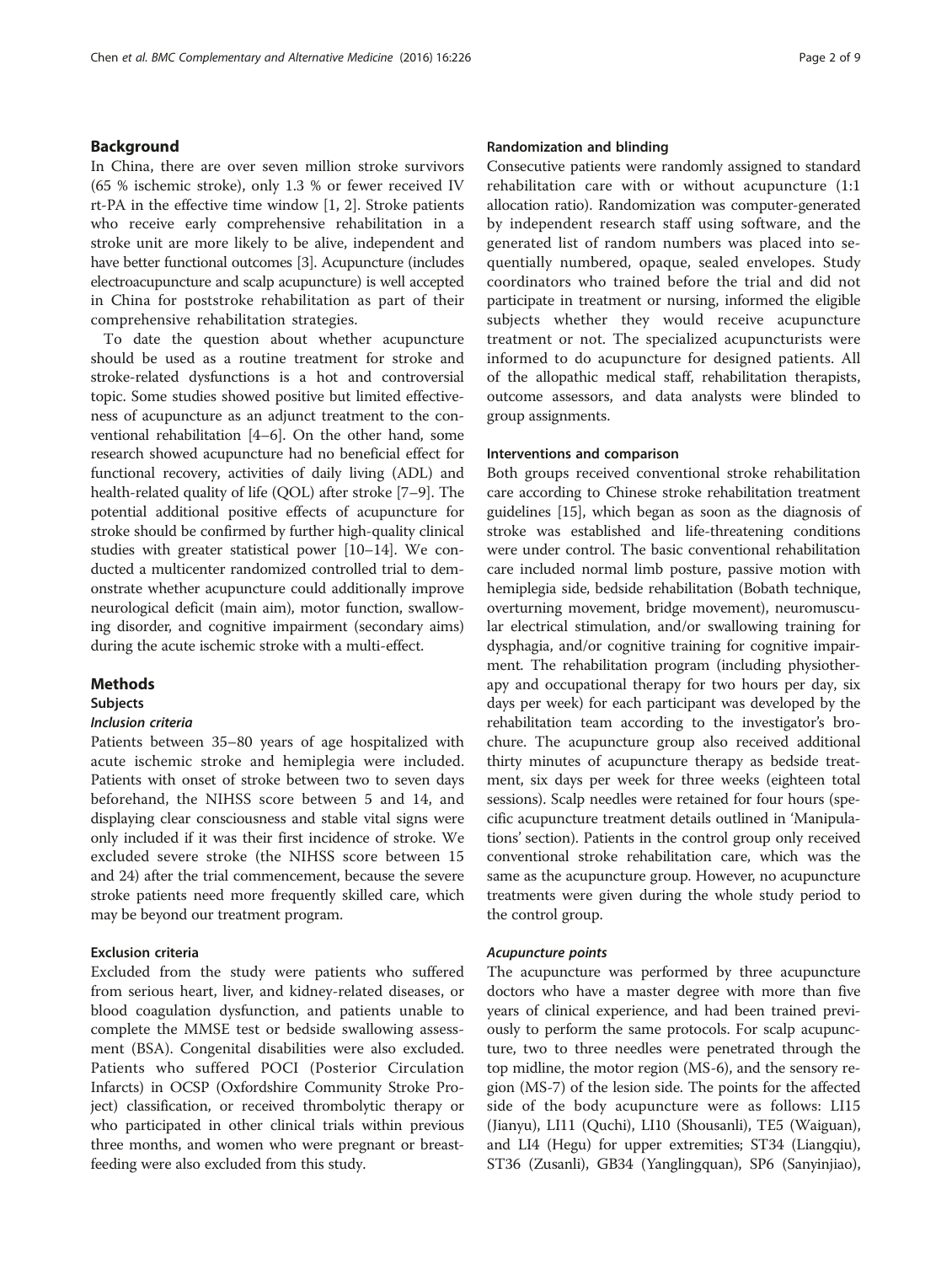ST40 (Fenglong), ST41 (Jiexi), and LR3 (Taichong) for lower limbs. The points for dysphagia were added as follows (this group of acupoints was named "napeacupuncture"): GB20 (Fengchi), EX-HN14 (Yiming), BL10 (Tianzhu), GV16 (Fengfu), Gongxue (1 cun below GB20), and CV23 (Lianquan). For cognitive impairment, GV20 (Baihui), GV24 (Shenting), GB13 (Benshen), EX-HN-1 (Sishencong) were added (The location of acupoints was detailed in Additional file [1:](#page-7-0) Table S1).

## Manipulations

Manipulations of scalp acupuncture: the needles were swiftly inserted into the subcutaneous tissue of the scalp in a horizontal direction. When acupuncture needles (the stainless steel needle,  $0.25$  mm  $\times$  40 mm in size, Huatuo brand, manufactured by Suzhou Medical Appliance in Jiangsu Province of China) were reached the subgaleal layer and the practitioner felt the weak insertion resistance, needles were further inserted to the depth of 30 mm  $\sim$  40 mm by twirling method. Patients were placed in a sitting position during the needle insertion, but they could move freely during the four-hour retention. Manipulations of body acupuncture: the needle was inserted into the points to a depth of between 30 mm and 40 mm according to different regions in a supine position. Manual stimulation was applied to the body acupoints until the patients experienced the needling sensation (called Deqi in Chinese acupuncture) [\[16](#page-8-0)]. For electroacupuncture of LI15 (Jianyu) and LI11 (Quchi), ST36 (Zusanli) and SP6 (Sanyinjiao) points, GB6805-2 Electro & Acu-point Stimulators (Huayi Medical Supply & Equipment Co. Ltd, Shanghai, China) were used to give intermittent wave and low-frequency (two Hz) stimulus. The intensity was within the scope that patients could tolerate. For nape-acupuncture on dysphagia: after the scalp acupuncture needle insertion, patients with dysphagia received nape-acupuncture in a sitting position during the needle insertion, then lied supine with a pillow padded under the occiput to avoid the needles touching the bed. The shorter size of  $0.25$  mm  $\times 25$  mm needles were used for nape-acupuncture for safety consideration. The retention of body acupuncture and nape-acupuncture was thirty minutes. The order of acupuncture treatment was as follows: For insertion: scalp acupuncturenape-acupuncture (for dysphagia)-body acupuncture and electro-acupuncture; For withdrawing needles: the electro-acupuncture-body acupuncture-nape-acupuncturethe scalp acupuncture. Minimal interaction with the provider was necessary, as needles were inserted in 5–7 min, the patient was left alone to rest for thirty minutes, with no additional attention, mobility/posture training, or interaction. Needles were removed quickly, within 1–2 min, and social interaction during the acupuncture session was minimal.

#### Outcome measurements

Participants received rehabilitation assessments at week 0 (baseline), week 1, week 3 (after treatment), and week 7 (follow-up). The NIHSS index for neurologic deficit evaluation was used as the primary outcome measurements. Secondary outcomes included the FMA scale for motor functions, the rate of recovery based on the bedside swallowing assessment (BSA) and the videofluoroscopic swallowing study (VFSS) for swallowing function, the mini-mental state examination (MMSE) and Montreal cognitive assessment (MoCA) for cognitive function, and adverse reaction of acupuncture for safety evaluation. We changed the measurement of swallowing function before the very commencement of the clinical trial. Instead of using "Depression cropland of swallowing ability evaluation", the outcome measure was switched to BSA and VFSS to more effectively and accurately evaluate the swallowing function.

#### Statistical analysis

Sample size was calculated based on the results of our preliminary test and previous studies, planned separate analysis with the change in NIHSS scores, which was detailed in our study protocol [[17](#page-8-0)]. Analysis was made by blinded biostatisticians using the SPSS software (version 17.0), used two-sided significance tests at the 5 % significance level. Efficacy and safety analysis were conducted according to the intention-to-treat (ITT) principle. The full analysis set (FAS) included all randomized patients who met the major eligibility criteria, had received at least one acupuncture treatment, and had undergone at least one assessment for all of the measurements. The per protocol set (PPS) was conducted in the sensitivity analysis. The analysis of swallowing disorder and cognitive impairment were performed only for the population who tested positive at baseline (Table [1](#page-3-0), legend a). Missing values were imputed by the last-observation-carriedforward method. Continuous variables in this trial were all normally distributed and expressed as mean (SD). Independent sample t-tests were used to compare the difference between two groups; Repeated measures ANOVA was used to predict values of measurements across time. Categorical variables were expressed as counts and percentages.

Baseline data was collected and compared first by independent sample *t*-test and  $\chi^2$  test. Values of NIHSS, FMA, VFSS, MoCA, and MMSE were compared by repeated measures ANOVA across two to four testing timepoints (week 0, week 1, week 3, and week 7). Differences between two groups of all outcome value changes (week7-week0) were compared by independent sample t-test. FMA motor subscales of upper extremities (UE) and lower extremities (LE) were calculated and analyzed by t-test. The recovery rate of swallowing function based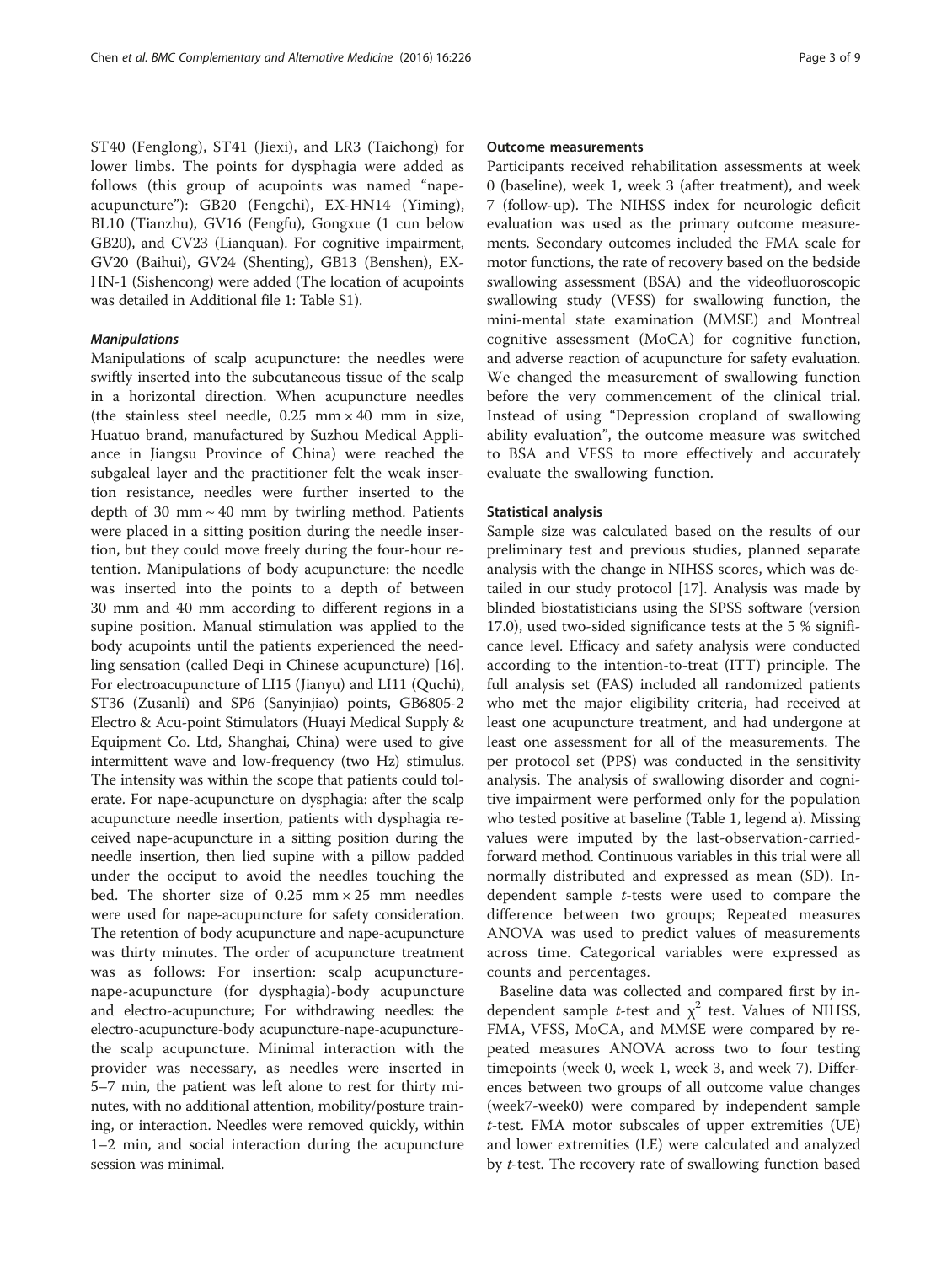Abbreviations: AG Acupuncture group, NAG No acupuncture group, OCSP Oxfordshire Community Stroke Project, TACI Total anterior circulation infarcts, PACI Partial anterior circulation infarcts, LACI Lacunar infarcts, NIHSS National Institutes of Health Stroke Scale, FMA Fugl-Meyer Assessment, BSA Bedside Swallowing Assessment, VFSS Video-fluoroscopic Swallowing Study, MoCA Montreal Cognitive Assessment, MMSE Mini-mental State Examination FAS analysis included 250 cases. The analysis of swallowing disorder was made on the cases who tested positive for the BSA, the analysis of cognitive impairment was made on the cases who tested MMSE  $\leq$  24 and MoCA  $\leq$  20 <sup>b</sup>Of 200 swallow disorders, 133 patients received VFSS assessment voluntarily, others could not participate due to physical limitations or refused to accept the test

Patients with cognitive impairment should be first compared with education level and age. 0–5 years education level means elementary school, 5–8 years education level means middle school, >8 years education level means above high middle school

on BSA was compared by  $\chi^2$  test. Acupuncture-related safety analysis was performed by analyzing the frequency of adverse events suspected as related to acupuncture treatment.

## Ethical standard, registrations, patient consents, and data management

Each ethics committee of the Third Affiliated Hospital of Zhejiang Chinese Medical University, The Second Hospital of Jiaxing City, Hangzhou First People's Hospital, and together with Sir Run Run Shaw Hospital College of Medicine Zhejiang University, all approved the study

(Additional file [2](#page-7-0)). All patients gave their written informed consent before participating in the study. A Data and Safety Monitoring Board reviewed the performance and safety of the trial monthly. The study was conducted in accordance with the Declaration of Helsinki, registered with Chictr.org (ChiCTR-TRC-12001971), and reported according to CONSORT 2010 guidelines (Additional file [3](#page-7-0)). A detailed study protocol has previously been published [[17](#page-8-0)] (Additional file [4\)](#page-7-0).

The Case Report Form (CRF), Treatment Form and Adverse Events Form were first completed on paper copies and then double entered into the Electronic Data Capture (EDC) System electronically by two independent investigators. The original CRFs and all other forms (including the consent forms) were archived securely at The Third Affiliated Hospital of Zhejiang Chinese Medical University for five years following publication of the last paper or report from the study.

## Results

## Participants

We recruited participants from two cities (Hangzhou and Jiaxing, China) via advertisements by local newspapers, health-related TV programs, the Internet, and posters in communities and hospitals between March 1, 2012 and June 30, 2014.

During the study period, 2160 patients were assessed for eligibility, 1830 were not interested in participation or had obvious violation of inclusion criteria (Fig. [1](#page-4-0)). Of the 330 patients who entered at baseline, eighty were excluded because of various reasons. Among the eighty patients, 33 of them declined to participate, most of them insisted on receiving a comprehensive rehabilitation combined with Traditional Chinese Medicine (TCM) and western medicine; 47 of them were excluded because of other reasons, such as complication, poor compliance, early discharge, etc. Two hundred and fifty patients were strictly included in the study and were randomly assigned to the two treatment groups (AG or NAG). Three failed to complete treatment, and two were lost to follow-up in AG. One exited due to recurrent stroke, and three were lost to follow-up in NAG. There was zero mortality in our trial. One hundred twenty participants of AG and one hundred twenty-one participants of NAG completed all of the treatments and measurements and were included in PPS. One hundred twenty five subjects of each group were included in the FAS. We presented efficacy results in this paper only from the PPS, because the efficacy results of FAS and PPS were consistent. Table 1 shows fairly equal groups in terms of demographics and clinical characteristics. A large number of stroke patients admitted to the three hospitals in our study provided us a plentiful source of subjects with high quality and good compliance.

<span id="page-3-0"></span>Table 1 Baseline characteristics of trial participants

| Variable                                          | AG<br>$(N = 125)^{a}$   | <b>NAG</b><br>$(N = 125)^{a}$ | $\mathcal P$   |  |
|---------------------------------------------------|-------------------------|-------------------------------|----------------|--|
| Age, Mean (SD), y                                 | 62.52(10.60)            | 64.06(10.54)                  | 0.231          |  |
| Male sex, n (%)<br>History of stroke, Mean (SD) d | 74(59.20)<br>4.53(1.13) | 74(59.20)<br>4.48(1.32)       | 1.000<br>0.738 |  |
| Left side of hemiparesis, n (%)                   | 83(66.40)               | 79(63.20)                     | 0.596          |  |
| OCSP infarct classification, n (%)                |                         |                               | 0.847          |  |
| <b>TACI</b>                                       | 22(17.60)               | 19(15.20)                     |                |  |
| PACI                                              | 70(56.00)               | 71(56.80)                     |                |  |
| <b>LACI</b>                                       | 25(20.00)               | 29(23.20)                     |                |  |
| Unknown/Other                                     | 8(6.40)                 | 6(4.80)                       |                |  |
| NIHSS, Mean (SD)                                  | 8.31(2.43)              | 7.75(2.72)                    | 0.054          |  |
| FMA, Mean (SD)                                    | 46.06(14.96)            | 49.28(15.90)                  | 0.175          |  |
| BSA positive, n (%) <sup>a</sup>                  | 103(82.40)              | 97(77.60)                     | 0.343          |  |
| VFSS Assessment, n (%) <sup>b</sup>               | 68(66.02)               | 65(67.01)                     | 0.881          |  |
| VFSS, Mean (SD) <sup>b</sup>                      | 5.26(1.57)              | 5.55(1.76)                    | 0.319          |  |
| Cognitive impairment, n (%) <sup>a</sup>          | 78(62.40)               | 71(56.80)                     | 0.367          |  |
| Education level, (years) <sup>c</sup>             |                         |                               | 0.397          |  |
| $0-5$ , n $(\%)$                                  | 20(25.64 %)             | 21(29.58 %)                   |                |  |
| 5-8, n (%)                                        | 29(37.18 %)             | 31(43.66 %)                   |                |  |
| $>8$ , n $(\%)$                                   | 29(37.18 %)             | 19(26.76 %)                   |                |  |
| Age, mean (SD), $y^c$                             | 63.85(10.61)            | 64.06(10.39)                  | 0.903          |  |
| MoCA, Mean (SD)                                   | 18.27(2.01)             | 18.35(2.11)                   | 0.806          |  |
| MMSE, Mean (SD)                                   | 20.86(2.64)             | 20.97(2.65)                   | 0.795          |  |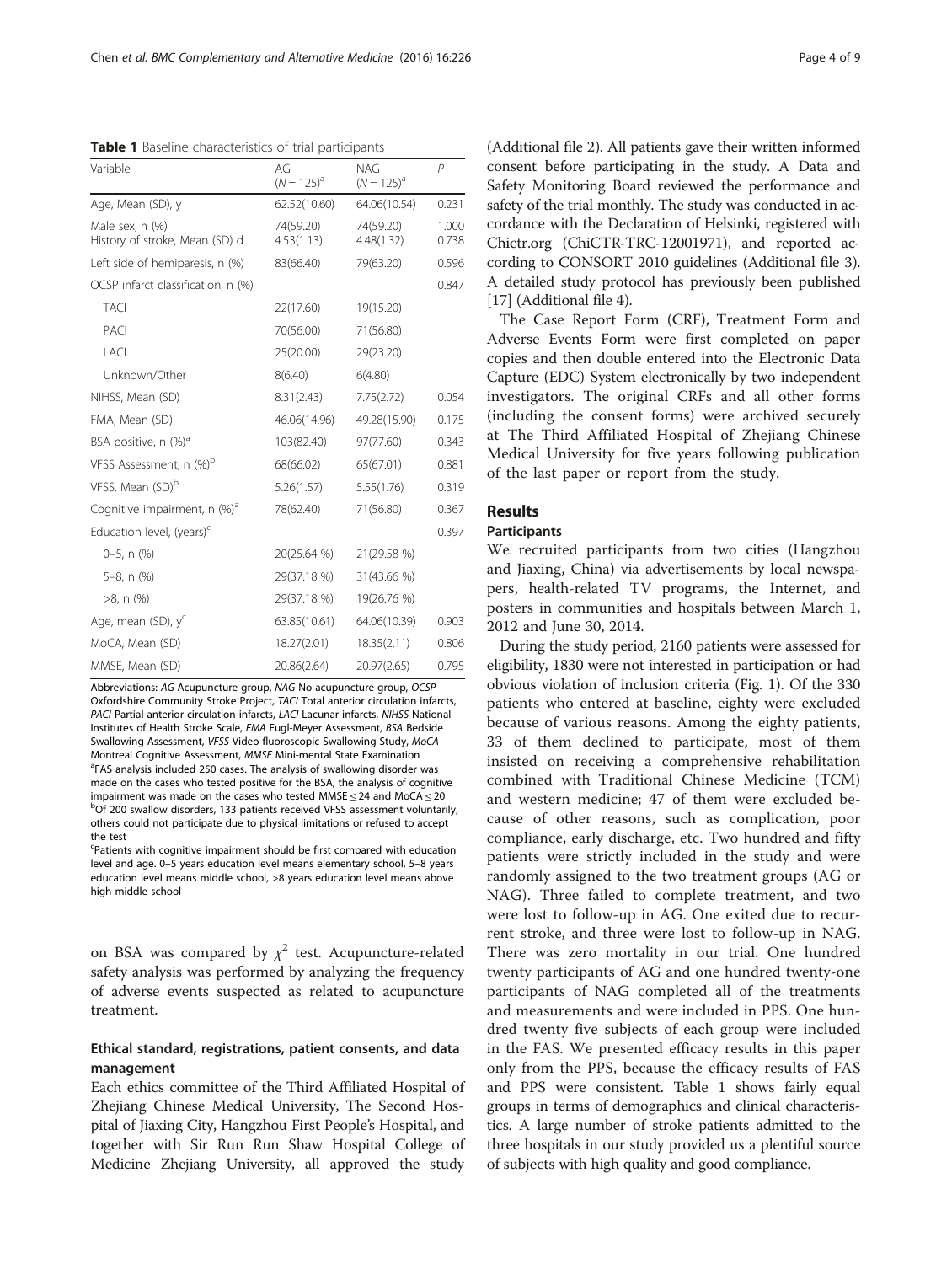<span id="page-4-0"></span>

### Efficacy of primary and secondary outcomes

All variables at each testing time point are detailed in Table 2. NIHSS was estimated at week 0 (baseline), week 1 (during the intervention), week 3 (after treatment), and week 7 (follow-up); FMA, MMSE, and MoCA were assessed at week 0, week 3, and week 7; VFSS was evaluated at week 0 and week 7. No differences were found in all above variables between two groups at each testing time point.

For the primary outcome of neurologic deficit evaluated based on the change for NIHSS, significant interaction between time and group was observed in the repeated measures ANOVA (Interaction effect  $F = 9.33$ ,  $p < 0.001$ ) (Table [3\)](#page-5-0). A bigger score change (week7-week0) of NIHSS due to acupuncture was also revealed by t-test result ( $T = -4.13$ ,  $p < 0.001$ ) (Table [4\)](#page-5-0).

FMA, one of the secondary outcomes with a total possible score of 100 points, includes an assessment of the upper extremity (UE, 66 points) and lower extremity (LE, 34 points) [\[18](#page-8-0)]. When we analyzed the total FMA motor score, there was no significant difference, either with repeated measures ANOVA (Interaction effect  $F = 1.49$ ,  $p = 0.228$ ) (Table [3\)](#page-5-0) or with *t*-test for value changes from baseline  $(T = 1.13, p = 0.259)$ (Table [4](#page-5-0)). However, the changes of subscale scores of UE and LE showed different results. The score change

of UE was generally similar in two groups  $(T = 0.14,$  $p = 0.707$ , but the change of LE was much bigger in AG  $(T = 5.52, p = 0.020)$  (Table [4\)](#page-5-0).

Swallowing function is another secondary outcome we examined. One hundred three cases (87.4 %) in AG and ninety-seven cases (77.6 %) in NAG suffered swallowing disorder according to BSA, which was conducted by

| Table 2 Variables at each testing time point, Mean (SD) |  |  |
|---------------------------------------------------------|--|--|
|---------------------------------------------------------|--|--|

| Variables    | Group (N) | Week 0       | Week 1                   | Week 3       | Week 7       |
|--------------|-----------|--------------|--------------------------|--------------|--------------|
| <b>NIHSS</b> | AG (120)  | 8.33(2.43)   | 6.61(2.47)               | 4.95(2.44)   | 3.48(2.26)   |
|              | NAG (121) | 7.71(2.71)   | 6.20(2.69)               | 4.43(2.53)   | 3.66(2.25)   |
| <b>FMA</b>   | AG (120)  | 46.12(14.96) | $\equiv$                 | 54.21(14.70) | 64.41(14.17) |
|              | NAG (121) | 50.25(15.90) | $\overline{\phantom{a}}$ | 57.87(16.84) | 66.85(16.51) |
| <b>VESS</b>  | AG (68)   | 5.26(1.57)   | $\overline{\phantom{0}}$ |              | 9.77(0.45)   |
|              | NAG (65)  | 5.55(1.76)   |                          |              | 9.35(0.77)   |
| <b>MMSE</b>  | AG (78)   | 20.86(2.64)  | $\overline{\phantom{0}}$ | 22.51(2.67)  | 23.80(2.16)  |
|              | NAG (71)  | 20.97(2.64)  | $\overline{a}$           | 22.08(2.74)  | 23.12(2.95)  |
| MoCA         | AG (78)   | 18.27(2.01)  | $\overline{\phantom{0}}$ | 20.02(2.34)  | 21.51(2.26)  |
|              | NAG (71)  | 18.35(2.11)  |                          | 19.56(2.36)  | 20.78(2.45)  |

No differences were found between two groups at each testing time point. NIHSS was estimated at week 0 (baseline), week 1 (during the intervention), week 3 (after treatment), and week 7 (follow-up); FMA, MMSE, and MoCA were assessed at week 0, week 3, and week 7; VFSS was evaluated at week 0 and week 7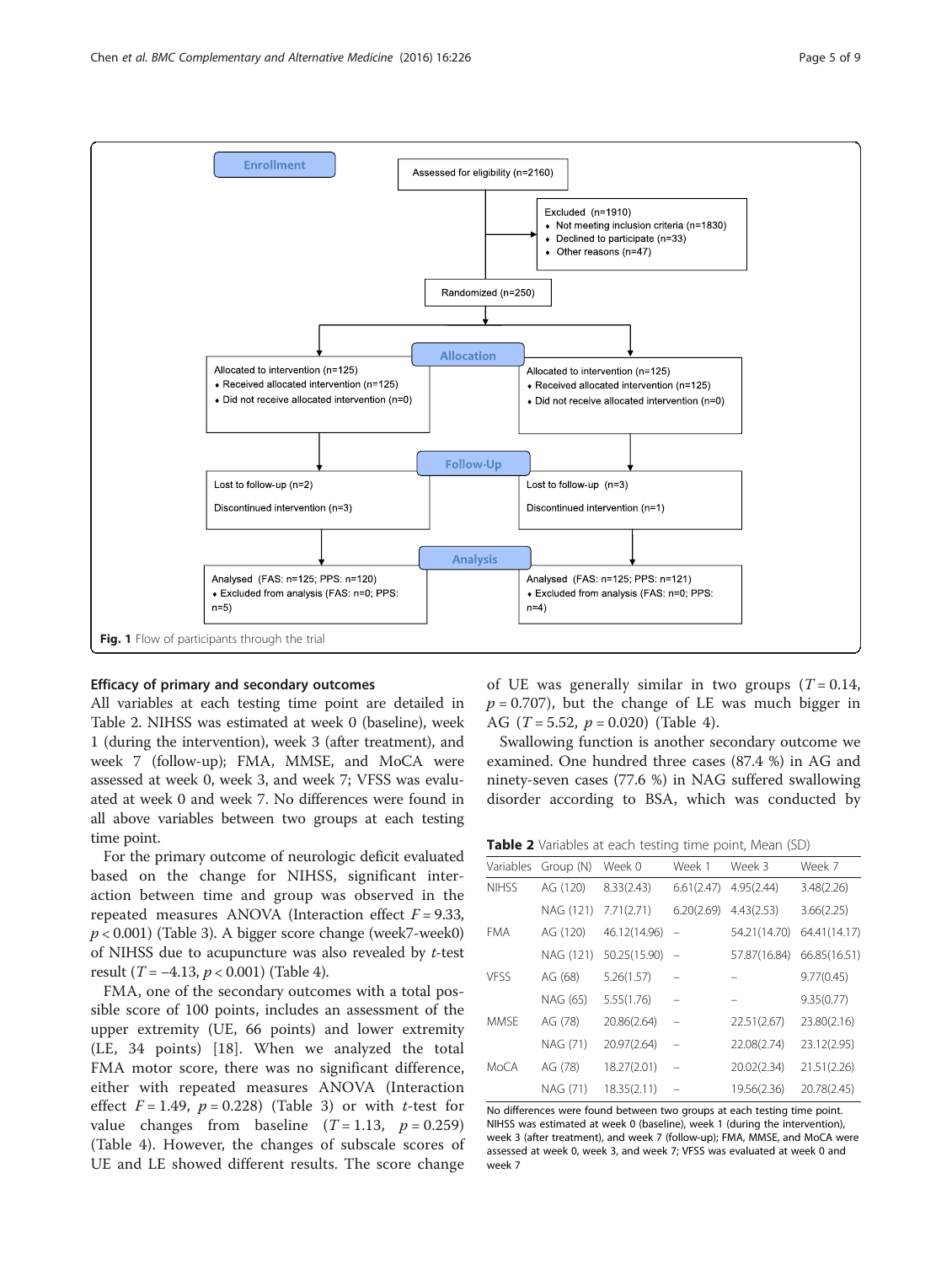df indicates degrees of freedom. NS, not significant; S, significant

nurses with a teaspoon (5 ml) of water 3 times (stage 1) and 60 ml of water in a beaker (if the swallowing tested normal in stage one) [\[19](#page-8-0)]. We used a VFSS assessment scale according to videofluoroscopic dysphagia criteria [\[20](#page-8-0)] (Additional file [5](#page-7-0): Table S2). The total score of 10 indicated normal. Of 200 swallowing disorders identified, 133 cases received VFSS examination, 68 in AG and 65 in NAG respectively. The baselines of the percentage of

Table 4 Value changes (week 7-week 0) of variables by independent samples t-test (PPS)

| Variable     | Group (N) | week 7-week 0<br>Mean (SD) | 95 % CI of the<br>Difference |         | P       |
|--------------|-----------|----------------------------|------------------------------|---------|---------|
| <b>NIHSS</b> | AG(120)   | $-4.85(1.63)$              | $-1.22, -0.43$               | $-4.13$ | < 0.001 |
|              | NAG(121)  | $-4.05(1.52)$              |                              |         |         |
| <b>FMA</b>   | AG(120)   | 18.29(7.32)                | $-0.77, 2.85$                | 1.13    | 0.259   |
|              | NAG(121)  | 16.60(10.41)               |                              |         |         |
| FMA (UE)     | AG(120)   | 7.26(3.40)                 | $-0.68, 1.00$                | 0.14    | 0.707   |
|              | NAG(121)  | 7.10(3.22)                 |                              |         |         |
| FMA (LE)     | AG(120)   | 11.83(3.72)                | 0.18, 2.01                   | 5.52    | 0.020   |
|              | NAG(121)  | 10.73(3.54)                |                              |         |         |
| <b>VFSS</b>  | AG(68)    | 4.51(1.39)                 | 0.27, 1.16                   | 3.17    | 0.002   |
|              | NAG(65)   | 3.80(1.20)                 |                              |         |         |
| MMSF         | AG(78)    | 2.95(1.26)                 | 0.39, 1.20                   | 3.90    | < 0.001 |
|              | NAG(71)   | 2.15(1.23)                 |                              |         |         |
| MoCA         | AG(78)    | 3.24(1.40)                 | 0.38, 1.23                   | 3.77    | < 0.001 |
|              | NAG(71)   | 2.44(1.19)                 |                              |         |         |

FMA (UE) = FMA subscale of upper extremity (66 points); FMA (LE) = FMA subscale of lower extremity (34 points)

dysphagia and the score of VFSS findings in two groups were comparable ( $p = 0.343$ ,  $p = 0.319$ ) (Table [1\)](#page-3-0). The repeated measures ANOVA revealed a significant interaction between time and group (Interaction effect  $F =$ 23.62,  $p = <0.001$ ) (Table 3). The independent sample t-test demonstrated the change (week7-week0) of VFSS score of AG was significantly higher than that of NAG  $(T = 3.17, p = 0.002)$  (Table 4). The ratio of recovery was also significantly higher for the patients assigned acupuncture  $(\chi^2 = 4.35, p = 0.037)$  (Table 5).

Cognitive performance as measured by the MoCA and MMSE varies within the population by age and education [[21\]](#page-8-0). We used the adjusted scores of MMSE and MoCA with new cutoffs (MMSE  $\leq$  24, MoCA  $\leq$  20) as the diagnostic criteria, which proved good sensitivity and very good specificity for both tests [[22](#page-8-0)]. In our baseline period, 59.60 % patients overall suffered cognitive impairment. A significant interaction was found between the time and group with MMSE (Interaction effect  $F = 8.74$ ,  $p < 0.001$ ) and MoCA (Interaction effect  $F = 8.00$ ,  $p = 0.001$ ) (Table 3). The changes from baseline were also significantly bigger in AG with MMSE  $(T = 3.90, p < 0.001)$  and MoCA  $(T = 3.77, p = 0.001)$  (Table 4).

#### Safety

To evaluate the safety of acupuncture, we summarized the adverse reaction of AG. Our study showed low incidence of mild symptoms with acupuncture for acute stroke (Additional file [6](#page-7-0): Table S3). There were no acupuncturerelated adverse events recorded (Additional file [7](#page-7-0): Table S4).

#### **Discussion**

Many reviews conclude acupuncture is potentially effective and safe in the treatment of acute ischemic stroke and sequelae, but further large, methodologically sound trials are still required to confirm or refute this [[10](#page-8-0), [23](#page-8-0)–[30\]](#page-8-0). A recent large RCT included 862 subjects focused on death/ disability to compare acupuncture plus standard care with standard care alone. Their trial demonstrated that fewer patients died or ended up dependent in the acupuncture group than in the control group [\[14\]](#page-8-0). Our trial treated patients with hemiplegia, dysphagia, and cognitive disorders after stroke simultaneously, and focused on specific and multiple effects of acupuncture in early comprehensive

Table 5 Recovery rate of swallow function between two

| groups  |           |           |      |       |
|---------|-----------|-----------|------|-------|
| Time    | Group (N) | N(%)      |      | P     |
| 3 weeks | AG(103)   | 48(46.60) | 3.86 | 0.050 |
|         | NAG(97)   | 32(32.99) |      |       |
| 7 weeks | AG(103)   | 95(92.23) | 4.35 | 0.037 |
|         | NAG(97)   | 80(82.47) |      |       |
|         |           |           |      |       |

<span id="page-5-0"></span>Table 3 Results of repeated measures ANOVA for outcomes (PPS)

| Variables df |                | df    | Effects       | F       | $\overline{P}$ | Significance |
|--------------|----------------|-------|---------------|---------|----------------|--------------|
|              | Effect         | Error |               |         |                |              |
| <b>NIHSS</b> | 1              | 239   | Group         | 1.72    | 0.192          | <b>NS</b>    |
|              | 3              | 237   | Time          | 675.34  | < 0.001        | S            |
|              | 3              | 237   | Group by time | 10.69   | < 0.001        | S            |
| <b>FMA</b>   | 1              | 239   | Group         | 2.83    | 0.094          | <b>NS</b>    |
|              | 2              | 238   | Time          | 775.87  | < 0.001        | S            |
|              | $\overline{2}$ | 238   | Group by time | 2.04    | 0.133          | <b>NS</b>    |
| <b>VFSS</b>  | 1              | 131   | Group         | 0.502   | 0.480          | <b>NS</b>    |
|              | 1              | 131   | Time          | 1500.16 | < 0.001        | S            |
|              | 1              | 131   | Group by time | 11.50   | 0.001          | S            |
| MMSE         | 1              | 147   | Group         | 0.62    | 0.433          | <b>NS</b>    |
|              | 2              | 146   | Time          | 316.24  | < 0.001        | S            |
|              | $\overline{2}$ | 146   | Group by time | 8.74    | < 0.001        | S            |
| MoCA         | 1              | 147   | Group         | 1.06    | 0.305          | <b>NS</b>    |
|              | 2              | 146   | Time          | 350.57  | < 0.001        | S            |
|              | $\overline{2}$ | 146   | Group by time | 8.00    | 0.001          | S            |
|              |                |       |               |         |                |              |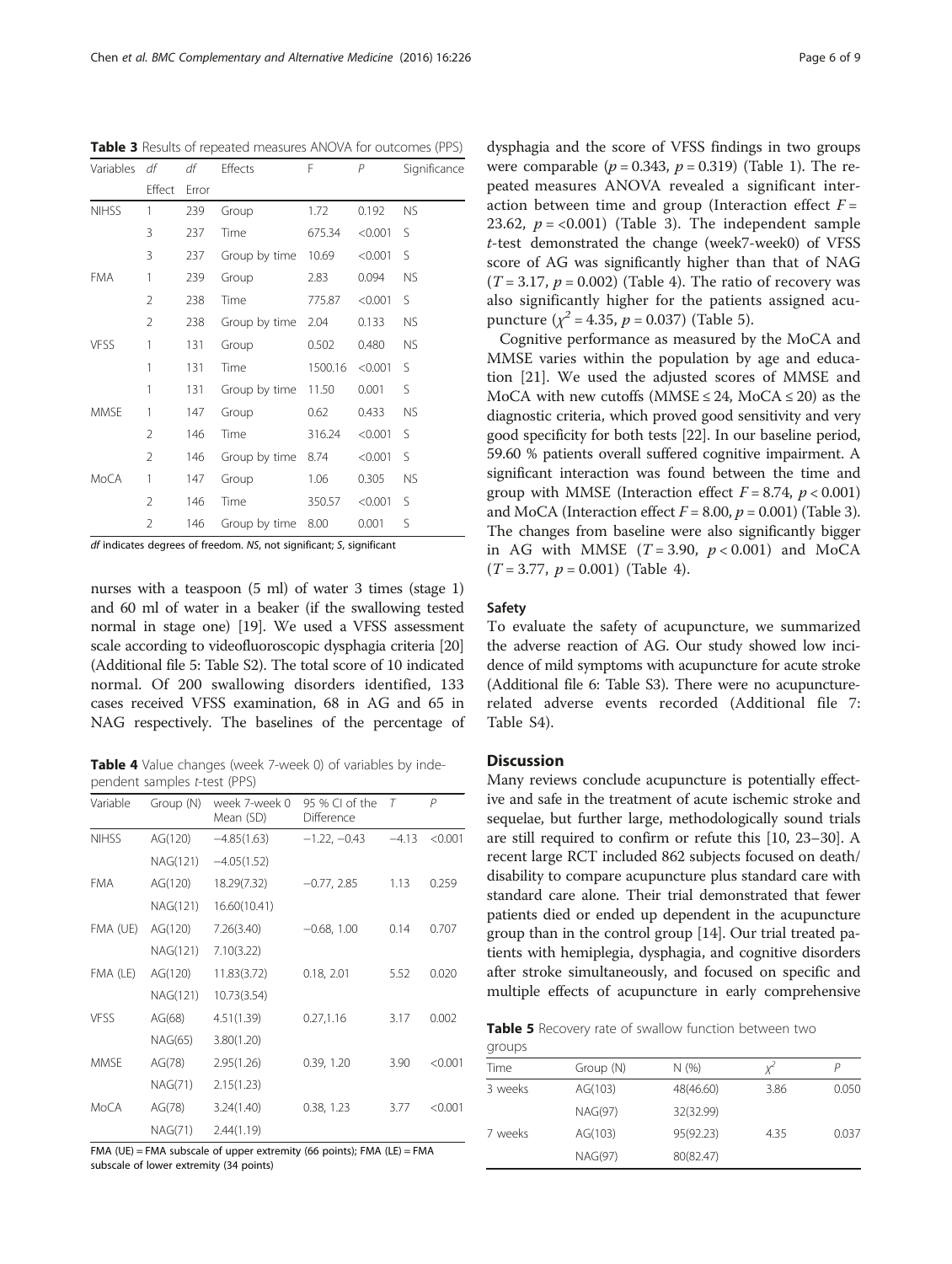rehabilitation for acute ischemic stroke. Significant improvements of neurological deficit, lower extremity motor function, swallowing disorder, and cognitive impairment using acupuncture were demonstrated with strong evidence compared with conventional rehabilitation alone. As research shows, acupuncture may play effective roles in neuroprotective, microcirculatory, and metabolic recovery, which may accelerate the recovery of brain function in the early stage of stroke [[11](#page-8-0), [12](#page-8-0), [31](#page-8-0), [32\]](#page-8-0). Early and effective rehabilitation interventions can enhance the recovery process and minimize functional disability [\[33\]](#page-8-0).

NIHSS, mainly developed for using in acute stroke trials, strongly predicts the likelihood of a patient's recovery after stroke at early stage [[34\]](#page-8-0). This measure was used as a primary outcome in this trial, and a good result of NIHSS may implicate a good functional recovery in a long-term process. Hemiplegia, dysphagia, and cognitive impairment are three common sequelae of acute stroke. When we recruited patients with stroke, most eligible participants were inevitably complicated with one or more than one dysfunction. These sequelae usually can be treated by acupuncture simultaneously through modification of acupoints. For example, we added GB20 (Fengchi), EX-HN-14 (Yiming), BL10 (Tianzhu), GV16 (Fengfu), Gongxue (1 cun below GB20), and CV23 (Lianquan) for swallowing disorder. This comprehensive treatment and appropriately tailored modification for stroke and sequelae can be considered one of the main advantages of acupuncture therapy. We focused on the potential application of acupuncture to treat not only poststroke neurological impairment, but also many common dysfunctions; and conducted precise and previously validated measurements to assess these outcomes. In this way, we may have conducted a more objective and comprehensive evaluation for the therapeutic effect of acupuncture on stroke rehabilitation. In order to provide stronger evidence of efficacy outcomes, we utilized MMSE and MoCA for assessing cognitive function and used VFSS, rate of recovery based on BSA for evaluating swallowing function. Different measurements on the same index obtained consistent good results for both cognitive and swallowing functions. Motor disorder is one of the most important items of the ability to carry out the ADL [[35](#page-8-0)], and is also as apart of NIHSS (8 points of motor function assessment included in the total maximum 42 points). The different results of FMA total motor function and NIHSS implicate that acupuncture improves neurological deficit maybe through other aspects rather than motor function, such as perception [[36](#page-8-0)].

The design of acupuncture treatment in this trial was flexible and integrated. Both scalp acupuncture and electroacupuncture were used for treating patients with acute stroke. These two techniques were both well developed and popularly used in modern society. The acupoints of body acupuncture were designed according to the classic traditional theory, and mainly distributed in the limbs of the affected side. Furthermore, we emphasized the feeling of "De Qi" for every patient who received acupuncture, which is considered to be essential and used as a predictor to the therapeutic effectiveness of acupuncture for stroke recovery [[37\]](#page-8-0). However, improvement of limb motor function due to acupuncture was not observed with the FMA motor function index. Several previous trials of acupuncture on limb rehabilitation had the same negative result [[38, 39\]](#page-8-0).

These findings addressed a question which deserves pondering: Despite performing acupuncture treatment primarily on distal points mainly located in the extremities, why was the effect of acupuncture on limb function not as significant as the effect of acupuncture on neurological deficit, swallowing disorder and cognitive impairment? To partly explain this question, two aspects should be considered. First, one purpose of this study was to observe the effect of acupuncture for swallowing disorder, therefore, there was a screening-referral bias during enrollment. As a result, the incidence of swallowing disorder after acute stroke in this trial seemed to be much higher (80.0 %) than usual (47.0 %) [[19](#page-8-0)]. There were 103 (82.40 %) participants in AG screened for swallowing disorder and received ten more acupoints on the neck area in addition to scalp acupuncture and body acupuncture. This "nape-acupuncture" may play a good role, not only for dysphagia but also for the recovery of neurological function. The mechanism of "nape-acupuncture" deserves further study. In addition to "nape-acupuncture", the additional acupoints for cognitive impairment and the role of scalp acupuncture on stroke recovery cannot be ignored. Second, according to the concept of "holism" in TCM [\[40\]](#page-8-0), acupoints in limbs especially those located below elbow and knee joints are very important in dealing with organ and meridian diseases. The therapeutic function of these points is not only for local problems, but also for the whole body.

An important finding in this clinical trial warrants additional discussion. The analysis of FMA subscale of UE and LE revealed very different results of acupuncture for upper extremity and lower extremity motor function. Acupuncture significantly improved LE rehabilitation but had no significant improvement on UE motor function during the 7-week study period. Maybe UE motor function is more difficult to be improved by acupuncture. A patient with stroke may be able to walk independently with limited motor recovery of LE, however, functional use of UE requires finer motor control and therefore a higher level of recovery [[41](#page-8-0)–[43\]](#page-8-0). Meanwhile, ADL measurement tools include a greater percentage of questions that focus on upper extremity tasks, therefore, UE hemiparesis has a significant impact on ADL measurements [[39](#page-8-0)]. As we observed, studies using ADL or QOL to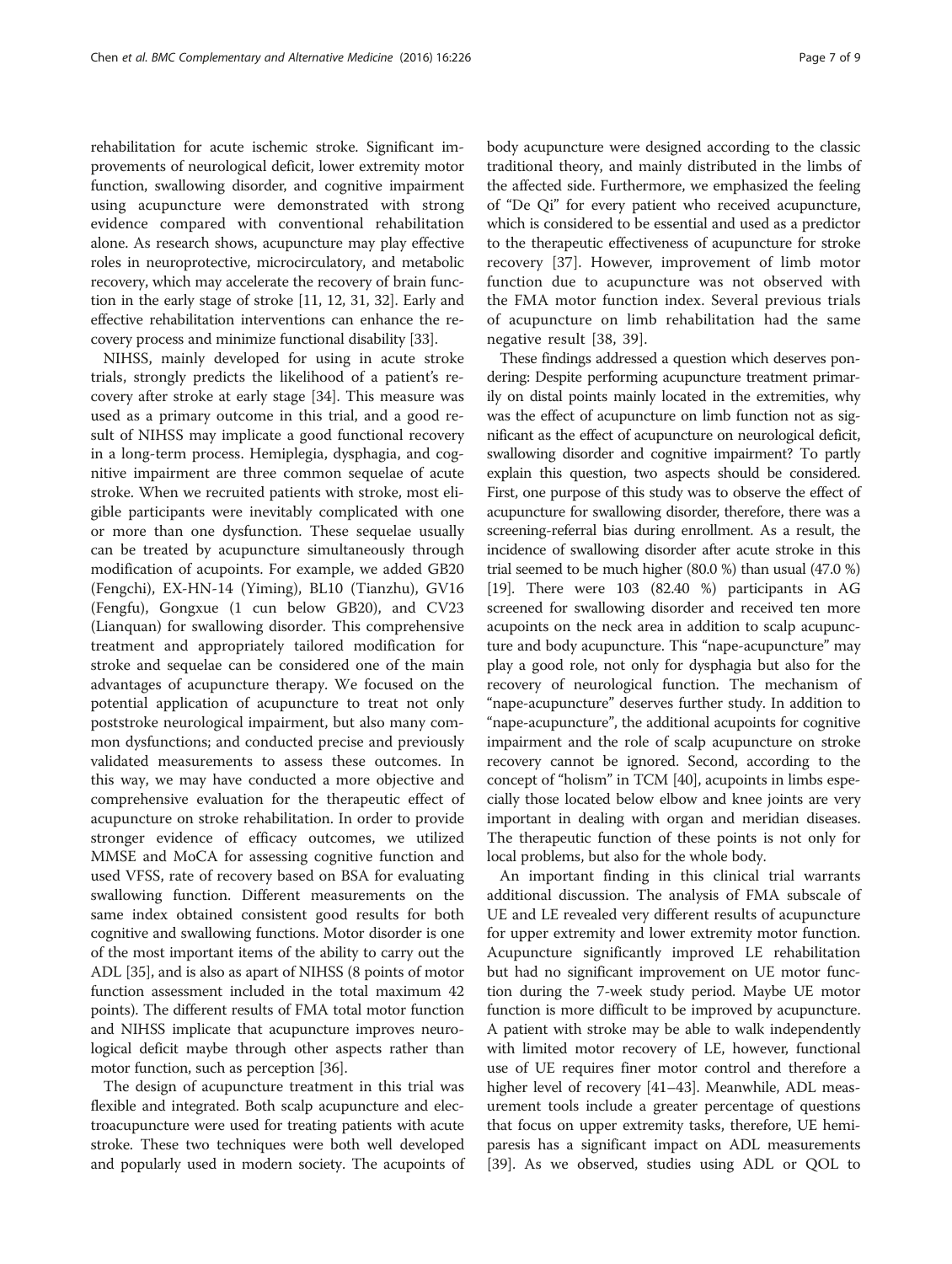<span id="page-7-0"></span>measure the comprehensive ability of patient with stroke were more likely to result in negative or contradictory outcomes for functional recovery after stroke [\[7](#page-8-0), [8, 39, 44](#page-8-0)–[47](#page-8-0)]. Our finding may provide a rationale for the mixed results in the studies mentioned above.

This trial also has limitations: 1) Only part of the patients with swallowing disorders received VFSS at baseline and 3 weeks after treatment, because some participates' had to be excluded based on their physical conditions. 2) The study period in our study was short because of ethical and clinical reality. Many patients with stroke in China would choose acupuncture therapy in subacute stage (about one month after onset) to promote rehabilitation. We set follow-up as one month, so as not to restrict study participants from selecting comprehensive therapy in subacute stroke phase. The short study period may also be one of the reasons acupuncture treatment did not show a significant impact for upper extremity function. 3) We did not use sham acupuncture in the control group. Without a rigorous control for placebo effect, the results of the study may include a small placebo bias. However, many Chinese patients have previous experience with acupuncture or know it, making them able to easily distinguish a real acupuncture treatment from a sham control. These realities indicate the difficulty in conducting a placebocontrolled sham acupuncture trial in China. We paid more attention to reducing the bias by minimal interaction during treatments in the AG group and communication among participants of the two groups.

## Conclusions

In summary, although a large number of randomized controlled trials on acupuncture stroke treatment have been implemented over the past twenty years, most of these trials were dedicated to reveal the impact of acupuncture only for one particular dysfunction after stroke, such as hemiplegia, dysphagia, cognitive impairment, depression, as examples. Other RCTs focused on the effect of acupuncture for ADL, QOL, or mortality and disability, and most of these trials obtained negative results. Actually, patients with acute stroke not only suffered motor disorders, but also experienced swallowing disorders, cognitive impairment, or other dysfunctions at the same time. Conducting acupuncture treatment for patients with stroke, may take into account all dysfunctions, which can be treated with modification of acupoints. Since acupuncture may have potential effects for many sequelae after stroke, why not use it to treat these disorders at the same time? Acupuncture treatment towards multiple goals may produce better and more comprehensive results. This trial designed and evaluated acupuncture for multiple dysfunctions after stroke, and showed acupuncture has additional multi-effect at the early stage of ischemic stroke with strong evidences.

## Additional files

| <b>Additional file 1: Table S1.</b> The location of acupoints. (DOCX 24 kb)                                                                             |
|---------------------------------------------------------------------------------------------------------------------------------------------------------|
| <b>Additional file 2:</b> Ethical approvals of the ethical committees. (PDF 770 kb)                                                                     |
| <b>Additional file 3: CONSORT checklist. (PDF 46 kb)</b>                                                                                                |
| <b>Additional file 4:</b> Study protocol: Acupuncture for acute stroke: study<br>protocol for a multicenter, randomized, controlled trial. (PDF 369 kb) |
| <b>Additional file 5: Table S2.</b> VFSS scoring criteria. (DOCX 20 kb)                                                                                 |
| <b>Additional file 6: Table S3.</b> Summary of adverse reaction of<br>acupuncture. (DOCX 19 kb)                                                         |
| <b>Additional file 7: Table S4.</b> Incidence of adverse events. (DOCX 21 kb)                                                                           |
|                                                                                                                                                         |

#### Abbreviations

AG, acupuncture group; BSA, bedside swallowing assessment; FMA, fugl-meyer assessment; MMSE, mini-mental state examination; MoCA, montreal cognitive assessment; NAG, no acupuncture group; NIHSS, national institutes of health stroke scale; VFSS, video-fluoroscopic swallowing study

#### Acknowledgments

We express our profound appreciation to Dr. Crystal Lynn Keeler (Zhejiang Chinese Medical University) for critical English writing review, and all therapists and evaluators across the three participating hospital for their diligence. We thank all of the stroke survivors and their caregivers who participated in this study.

#### Funding

This study is funded by the research program of traditional Chinese medicine on prevention and treatment of major diseases granted from the Provincial Administration of Traditional Chinese Medicine of Zhejiang (No. 2011ZGG003).

#### Availability of data and materials

All data were double entered into the Electronic Data Capture System (EDC) electronically by two independent investigators, the address of our database is as following: [http://218.75.123.195:8181/portal/root/zsyyzfhyz\\_jxq.](http://218.75.123.195:8181/portal/root/zsyyzfhyz_jxq) The data on which the conclusions of the manuscript rely to be presented in the main paper (see Table [2\)](#page-4-0).

#### Authors' contributions

Chen LF, Fang JQ, Ma RJ, and Xu SY designed or conceptualized the trial and analyzed data. Chen LF and Fang JQ wrote the initial draft. Gu XD, Chen LN, and Li JH designed the trial and conducted the trial in each center; they designated different doctors and nurses to do different research work (coordinate, treatment, assessment). Fang JQ, Chen LF, Ma RJ, and Xu SY interpreted data. All authors read, revised the manuscript and approved the final manuscript.

#### Competing interests

The authors declare that they have no competing interests.

#### Consent for publication

Not applicable.

#### Ethics approval and consent to participate

Each ethics committee of the Third Affiliated Hospital of Zhejiang Chinese Medical University, The Second Hospital of Jiaxing City, Hangzhou First People's Hospital, and together with Sir Run Run Shaw Hospital College of Medicine Zhejiang University, all approved the study (Additional file 5). All patients gave their written informed consent before participating in the study.

#### Author details

<sup>1</sup>Department of Acupuncture, The Third Affiliated Hospital of Zhejiang Chinese Medical University, 219 Moganshan Road, Xihu District, Hangzhou City, Zhejiang Province 310005, China. <sup>2</sup>The Third Clinical Medical College, Zhejiang Chinese Medical University, 548 Binwen Road, Binjiang District, Hangzhou City, Zhejiang Province 310053, China. <sup>3</sup>Department of Rehabilitation, The Second Hospital of Jiaxing, 1518 North Huancheng Road, Jiaxing, Zhejiang Province 314000, China. <sup>4</sup>Department of Rehabilitation Hangzhou First People's Hospital, 261 Huansha Road, Hangzhou, Zhejiang Province 310006, China. <sup>5</sup>Department of Rehabilitation, Sir Run Run Shaw Hospital College of Medicine Zhejiang University, No. 3 East Qingchun Road, Hangzhou, Zhejiang Province 310016, China.